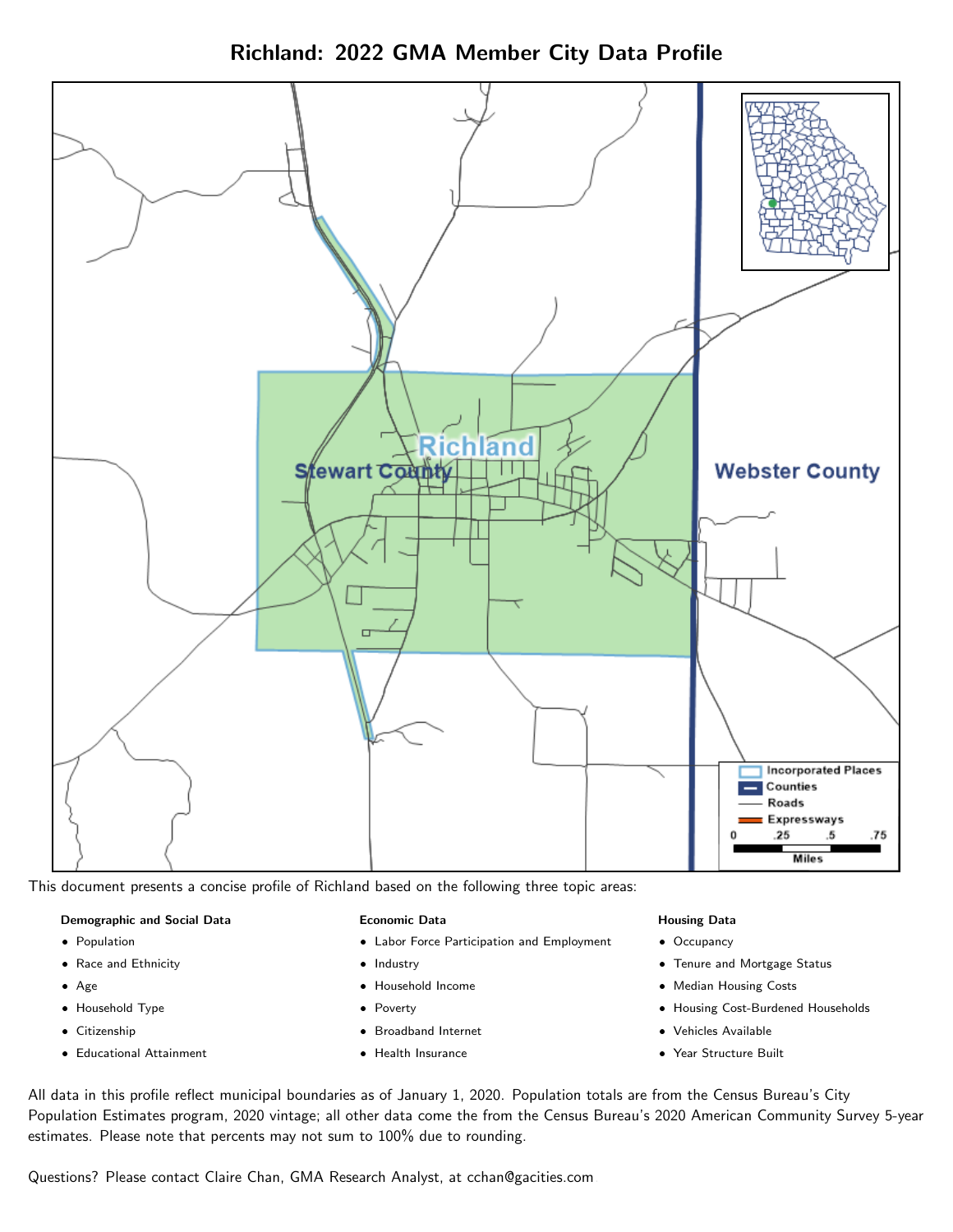## Richland: Demographic and Social



Age



Source: American Community Survey, 2020 5-year estimates, table B01001 Source: American Community Survey, 2020 5-year estimates, table B11001

#### **Citizenship**



Source: American Community Survey, 2020 5-year estimates, table B05002 Source: American Community Survey, 2020 5-year estimates, table B15002

#### Race and Ethnicity



Source: U.S. Census Bureau, City Population Estimates, 2020 vintage Source: American Community Survey, 2020 5-year estimates, table B03002

#### Household Type



#### Educational Attainment



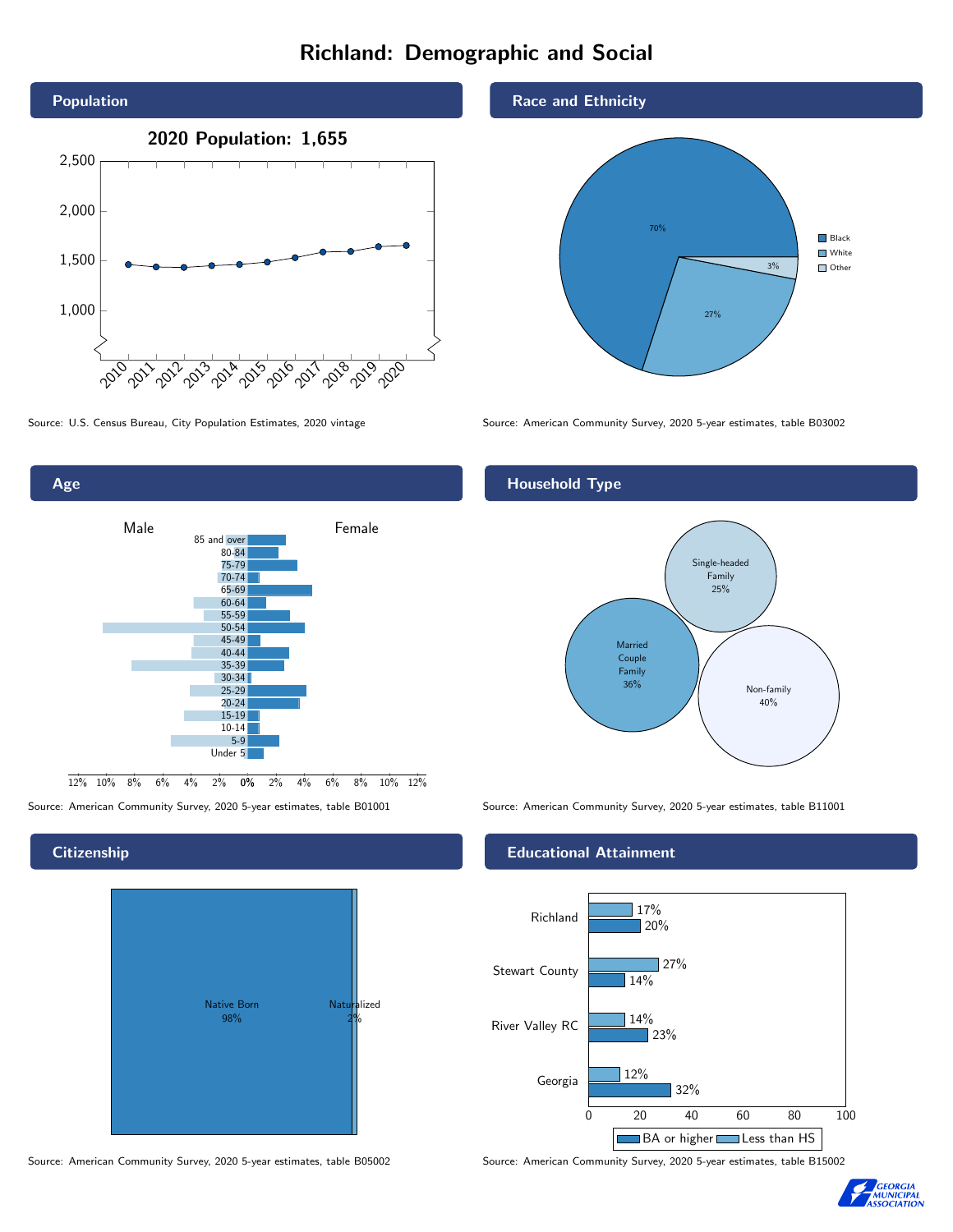## Richland: Economic



Source: American Community Survey, 2020 5-year estimates, table B23001 Note: Unemployment rate is based upon the civilian labor force.

#### Industry

| Agriculture, forestry, fishing and hunting, and mining      | $1\%$ |
|-------------------------------------------------------------|-------|
| Construction                                                | 11%   |
| Manufacturing                                               | 7%    |
| <b>Wholesale Trade</b>                                      | $0\%$ |
| Retail Trade                                                | 16%   |
| Transportation and warehousing, and utilities               | 13%   |
| Information                                                 | $0\%$ |
| Finance and insurance, real estate, rental, leasing         | 3%    |
| Professional, scientific, mgt, administrative, waste mgt    | $4\%$ |
| Educational services, and health care and social assistance | 14%   |
| Arts, entertainment, recreation, accommodation, food        | $4\%$ |
| service                                                     |       |
| Other services, except public administration                | 16%   |
| Public administration                                       | 11%   |

Source: American Community Survey, 2020 5-year estimates, table C24030



Source: American Community Survey, 2020 5-year estimates, tables B19013 and B19025 Source: American Community Survey, 2020 5-year estimates, table B17010

Broadband Internet No 44% Yes 56%

Poverty



#### Health Insurance



Source: American Community Survey, 2020 5-year estimates, table B28002 Source: American Community Survey, 2020 5-year estimates, table B18135